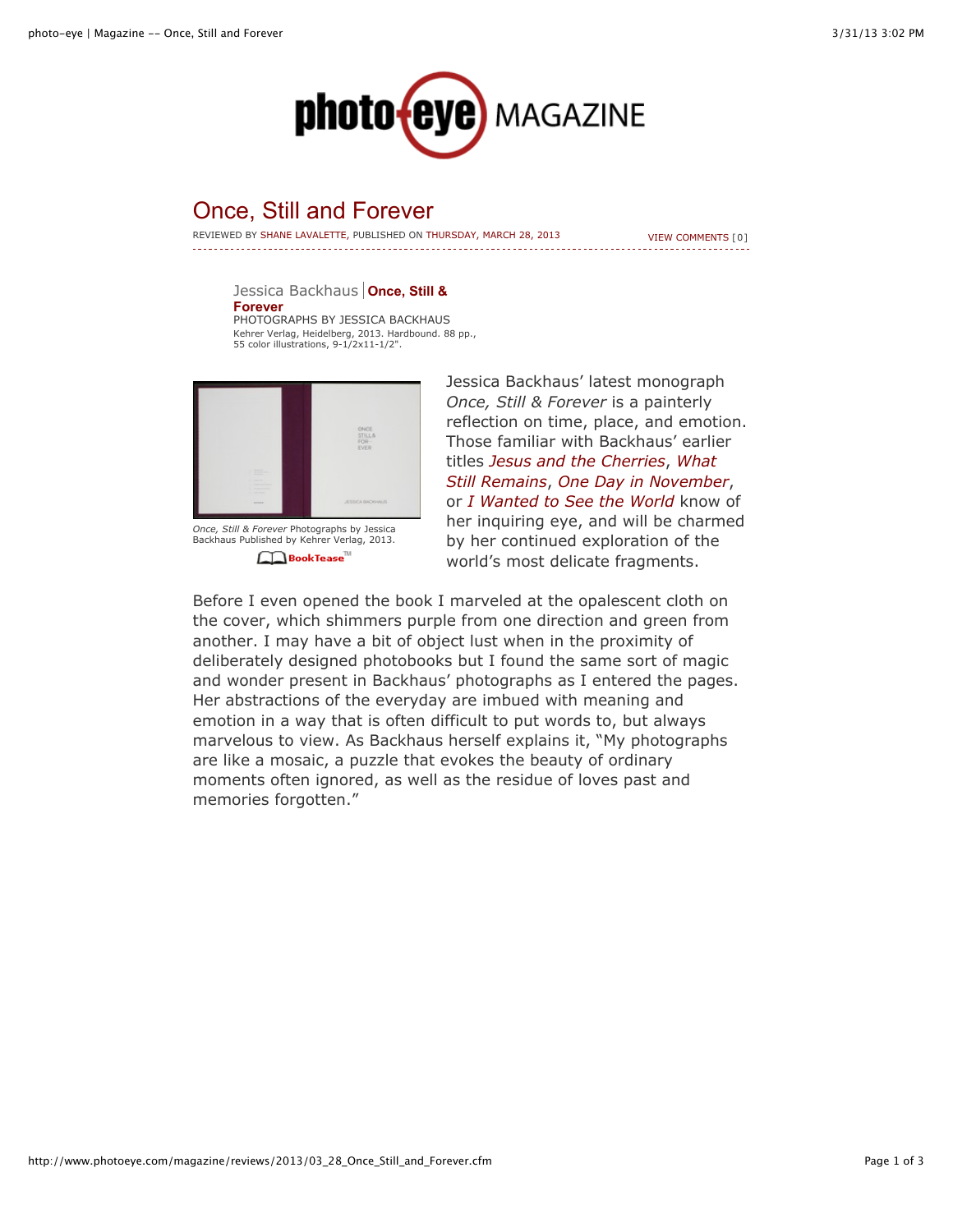

*[Once, Still & Forever](http://www.photoeye.com/bookstore/citation.cfm?catalog=KH058)*, by Jessica Backhaus. Published by Kehrer Verlag, 2013.



*[Once, Still & Forever](http://www.photoeye.com/bookstore/citation.cfm?catalog=KH058)*, by Jessica Backhaus. Published by Kehrer Verlag, 2013.

A window painted with plants, a reel of weathered twine. The rain soaked rails of a train lead us further. Strange and familiar fruits. Glass bottles, vessels of the past. Refractions, reflections—spaces of silence and of sound, artifacts of darkness and golden light. What is vast becomes small, and what is small becomes vast. Backhaus paints with the layers of the world, finding strokes of beauty in the otherwise mundane. She reminds us of the power of looking and the importance of affection, present in every frame. She reminds us, ultimately, of our own existence.